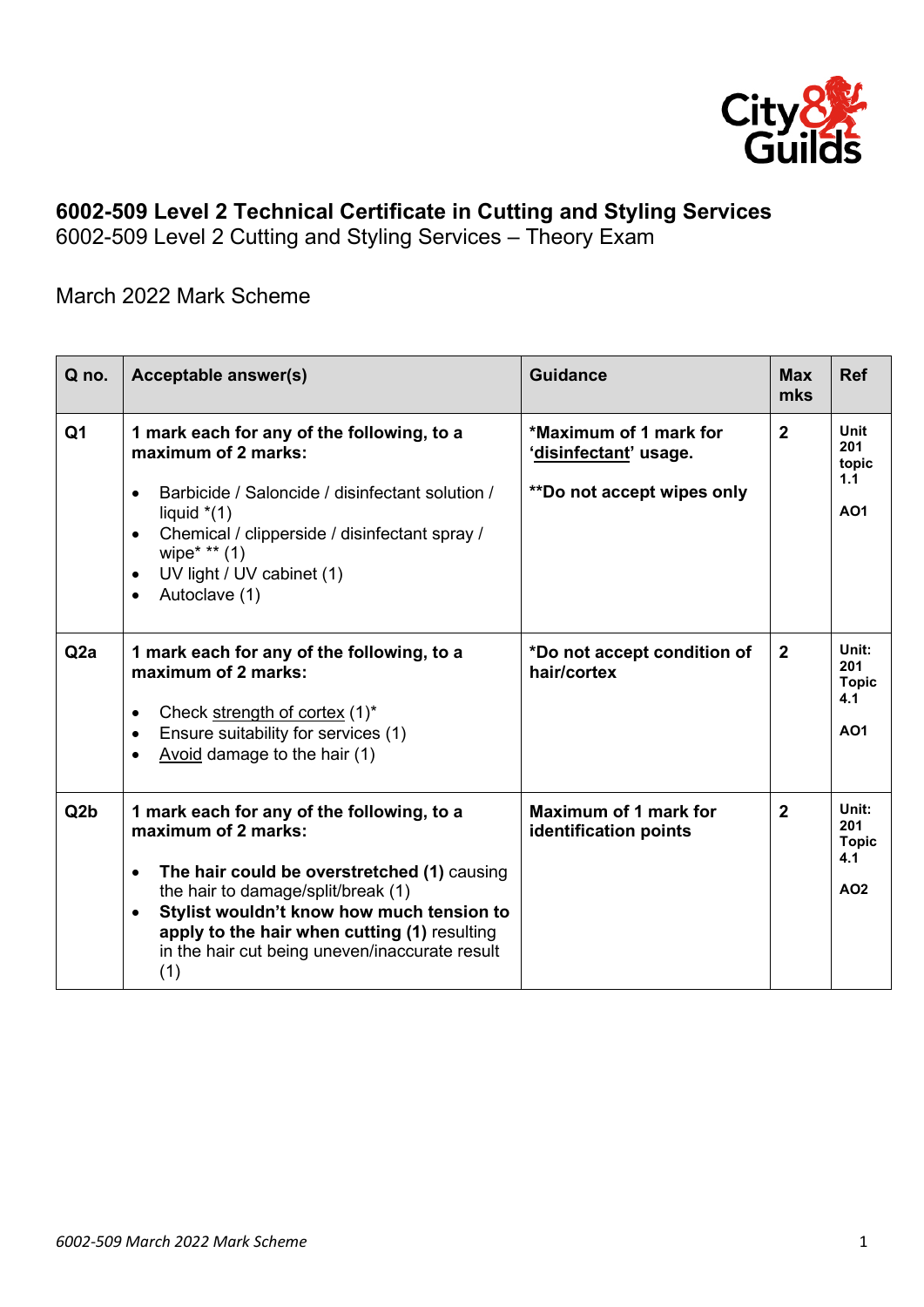| Q no.          | <b>Acceptable answer(s)</b>                                                                                                                                                                                                                                                                                                                                                                                                                                                                                                                                                                                                                                                                                                                   | <b>Guidance</b>                                                                                                                                                                                                                                                             | <b>Max</b><br>mks       | <b>Ref</b>                                       |
|----------------|-----------------------------------------------------------------------------------------------------------------------------------------------------------------------------------------------------------------------------------------------------------------------------------------------------------------------------------------------------------------------------------------------------------------------------------------------------------------------------------------------------------------------------------------------------------------------------------------------------------------------------------------------------------------------------------------------------------------------------------------------|-----------------------------------------------------------------------------------------------------------------------------------------------------------------------------------------------------------------------------------------------------------------------------|-------------------------|--------------------------------------------------|
| Q3             | 1 mark each for any of the following, to a<br>maximum of 4 marks:<br>Use clarifying/astringent/anti-grease<br>shampoo products (1)* to balance out the oil<br>production (1)**<br>Avoid massaging too much / reduce<br>$\bullet$<br>speed/pressure of massage / (1) Use<br>rotary to shampoo the hair (1) avoiding<br>friction as this will overstimulate the scalp (1)<br>Use effleurage to condition (1) avoid<br>$\bullet$<br>petrissage as this will over stimulate the scalp<br>(1)<br>Avoid applying conditioner to the scalp<br>٠<br>$(1)$ *** to balance out the oil production $(1)$ **<br>Avoid using hot water (1) as this will over<br>$\bullet$<br>stimulate the scalp/would make the hair more<br>oily (1) cause seborrhoea (1) | <b>Maximum of 2 marks for</b><br>identification points only.<br>*Accept examples of<br>ingredients, e.g egg/citrus<br>fruits/tea tree/eucalyptus<br><b>**Do not award marks for</b><br>same expansion point<br>***Accept applying<br>conditioner to mid-lengths<br>and ends | $\overline{\mathbf{4}}$ | Unit<br>202<br><b>Topic</b><br>2.3<br><b>AO2</b> |
| Q <sub>4</sub> | 1 mark for each for any of the following, up to<br>a maximum of 4 marks:<br>Having a good posture (1) showing you<br>$\bullet$<br>are alert/ready to work/focussed (1)<br>Maintaining eye contact / nodding /<br>$\bullet$<br>inclining/tilting head (1) shows your<br>client you are listening / interested /<br>engaged in conversation (1)<br>Smiling / positive facial expression (1)<br>$\bullet$<br>indicates you are happy / approachable /<br>welcoming (1)<br>Using open hand gestures* (1) shows<br>openness/honesty (1)<br>Keeping distance (1) shows respect for<br>personal space (1)                                                                                                                                            | To achieve over 2 marks a<br>minimum of one<br>identification point must<br>have been expanded upon.<br>(Identification points are in<br>bold).<br>*Do not accept hands<br>behind back                                                                                      | 4                       | Unit<br>201<br><b>Topic</b><br>3.1<br>AO2        |
| Q <sub>5</sub> | 1 mark each for any of the following, to a<br>maximum of 3 marks:*<br>Anagen<br>Catagen<br>Telogen                                                                                                                                                                                                                                                                                                                                                                                                                                                                                                                                                                                                                                            | *Does not need to be in<br>order                                                                                                                                                                                                                                            | 3                       | <b>Unit</b><br>201<br><b>Topic</b><br>2.2<br>AO1 |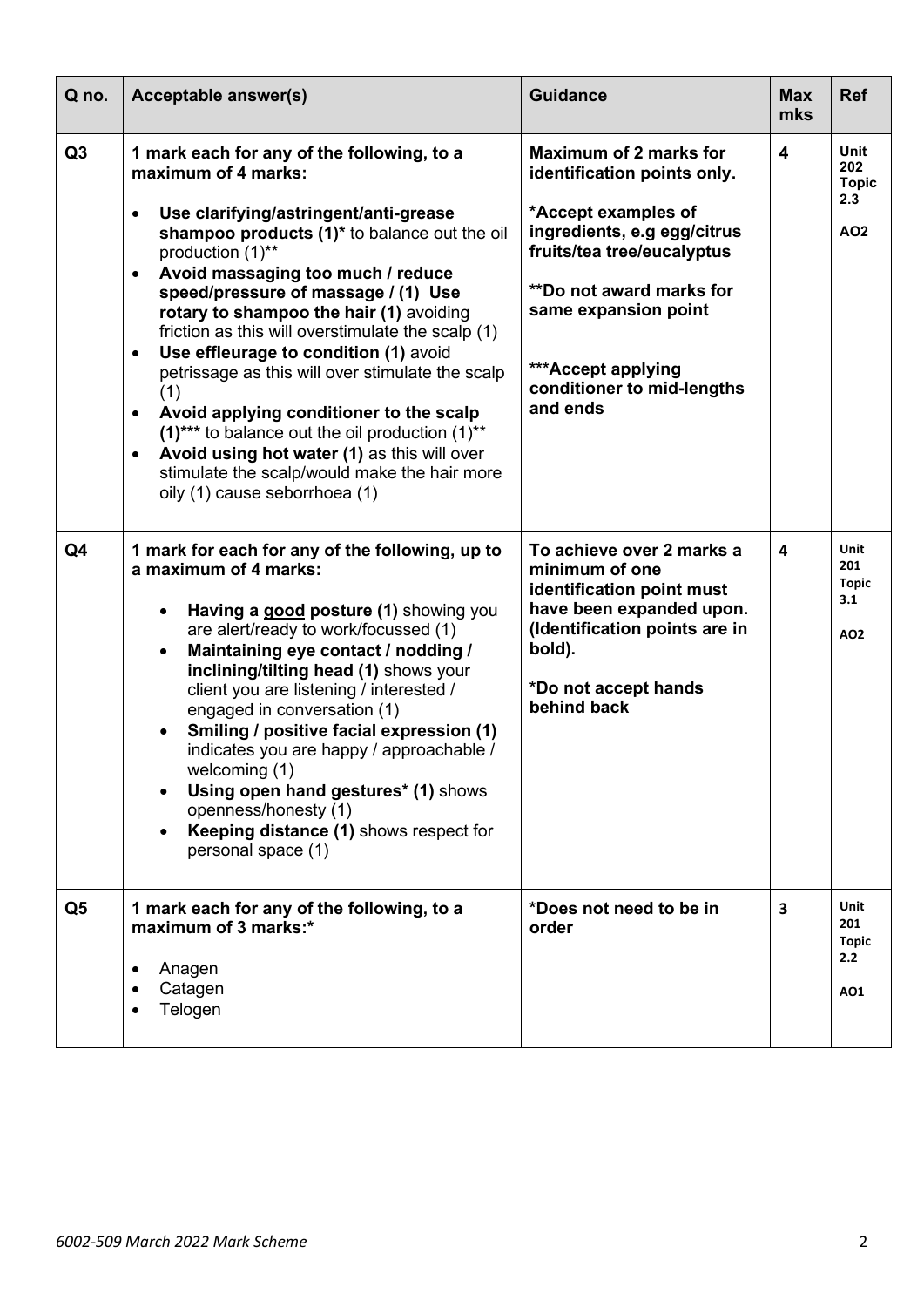| Q no.            | Acceptable answer(s)                                                                                                                                                                                                                                                                                                                                                             | <b>Guidance</b>                                                                                                           | <b>Max</b><br>mks       | <b>Ref</b>                                |
|------------------|----------------------------------------------------------------------------------------------------------------------------------------------------------------------------------------------------------------------------------------------------------------------------------------------------------------------------------------------------------------------------------|---------------------------------------------------------------------------------------------------------------------------|-------------------------|-------------------------------------------|
| Q <sub>6</sub> a | 1 mark each for any of the following, to a<br>maximum of 3 marks:<br>An itchy* rash / blotches / patches (1) red/grey<br>$lines (1)$ found in the folds of the skin $(1)$<br>usually around the midriff / inside of arms<br>or/thighs (1)<br>Scabies is an itch mite / parasite (1) which<br>$\bullet$<br>burrows into the skin and lays its eggs (1)                            | *Itchiness must be linked to<br>a rash/blotches in some<br>way.<br>*Irritation / irritable to be<br>accepted under itchy. | $\overline{\mathbf{3}}$ | Unit<br>201<br><b>Topic</b><br>2.3<br>AO2 |
| Q6b              | 1 mark each for any of the following, to a<br>maximum of 2 marks:<br>The service can not go ahead (1) due to<br>٠<br>Scabies being an infestation (1) which is<br>contagious / infectious (1)                                                                                                                                                                                    |                                                                                                                           | $\overline{2}$          | Unit<br>201<br><b>Topic</b><br>2.3<br>AO2 |
| Q7               | 1 mark each for any of the following, to a<br>maximum of 1 mark:<br>Data Protection Act (1)<br>٠                                                                                                                                                                                                                                                                                 |                                                                                                                           | $\mathbf{1}$            | Unit<br>201<br>topic<br>1.2<br>AO1        |
| Q8               | 1 mark each for any of the following, to a<br>maximum of 5 marks:<br>Stimulate blood flow/circulation (1)<br>$\bullet$<br>Improve hair growth (1)<br>$\bullet$<br>Relax the client (1)<br>$\bullet$<br>Ease stress/tension/headaches (1)<br>$\bullet$<br>Aid production of natural oils/activate<br>sebaceous gland (1)<br>Improve a dry scalp/lifting dandruff (1)<br>$\bullet$ |                                                                                                                           | 5                       | Unit<br>202<br>topic<br>2.2<br>AO1        |
| Q9a              | 1 mark each for any of the following, to a<br>maximum of 1 mark:<br>0 degrees $(1)$<br>٠                                                                                                                                                                                                                                                                                         |                                                                                                                           | $\mathbf{1}$            | Unit<br>203<br>topic<br>2.1<br>AO1        |
| Q9 <sub>b</sub>  | 1 mark each for any of the following, to a<br>maximum of 1 mark:<br>90 degrees (1)<br>٠                                                                                                                                                                                                                                                                                          |                                                                                                                           | $\mathbf{1}$            | Unit<br>203<br>topic<br>2.1<br>AO1        |
| Q9c              | 1 mark each for any of the following, to a<br>maximum of 1 mark:<br>$45$ degrees $(1)$<br>٠                                                                                                                                                                                                                                                                                      |                                                                                                                           | $\mathbf{1}$            | Unit<br>203<br>topic<br>2.1<br>AO1        |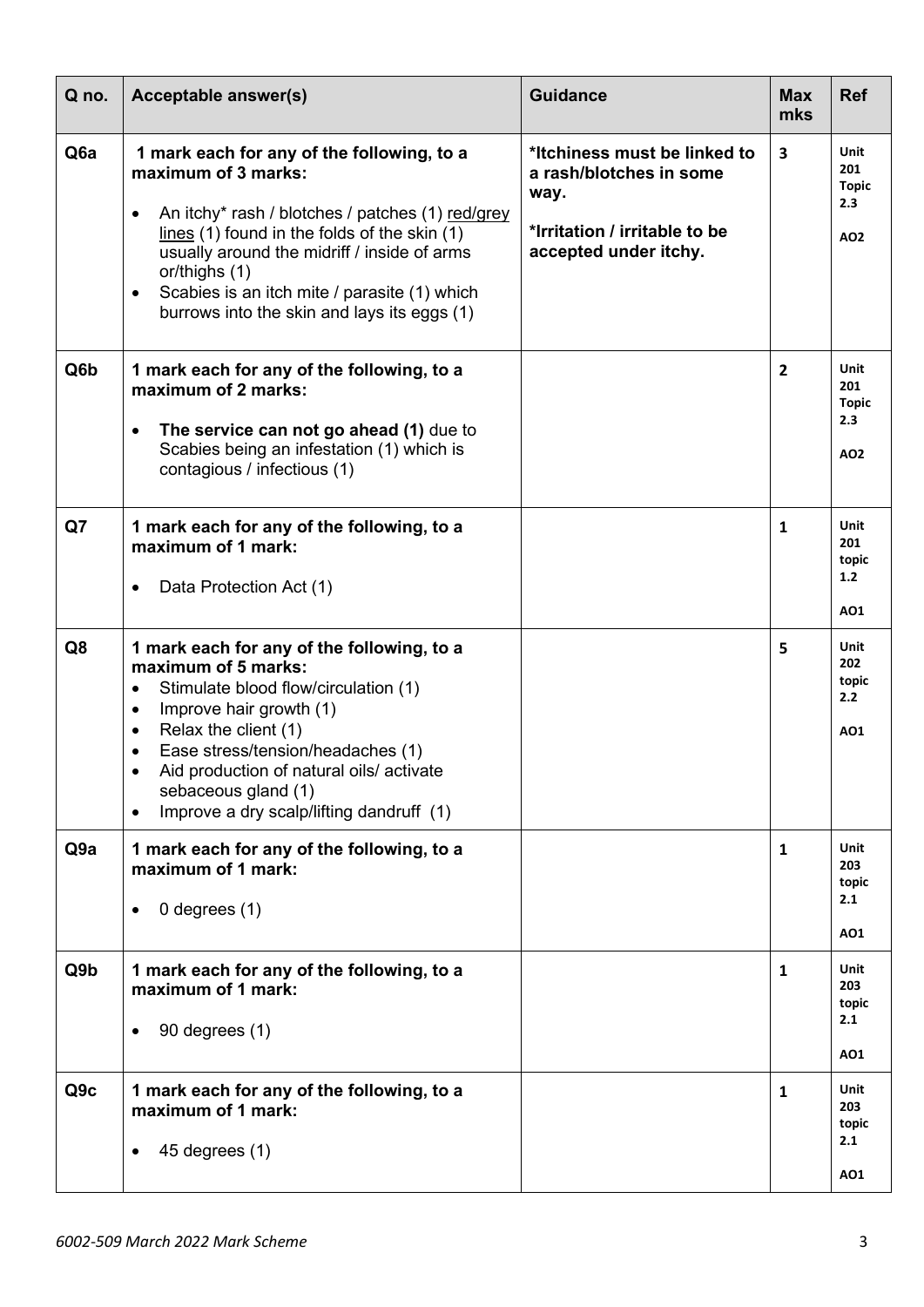| Q no. | Acceptable answer(s)                                                                                                                                                                                                                                                                                                                                                                                                                                                                                                                                                                                                                                                            | <b>Guidance</b>                                                                                                                                                                                    | <b>Max</b><br>mks       | <b>Ref</b>                         |
|-------|---------------------------------------------------------------------------------------------------------------------------------------------------------------------------------------------------------------------------------------------------------------------------------------------------------------------------------------------------------------------------------------------------------------------------------------------------------------------------------------------------------------------------------------------------------------------------------------------------------------------------------------------------------------------------------|----------------------------------------------------------------------------------------------------------------------------------------------------------------------------------------------------|-------------------------|------------------------------------|
| Q10   | 1 mark each for any of the following, to a<br>maximum of 7 marks:<br>Use long graduation/uniform layers (1)<br>angling the hair at 90-180 degrees (1) using<br>club cutting to create guideline (1)<br>Use sectioning clips (1) to maintain even /<br>$\bullet$<br>smaller sections / work methodically (mention<br>of sectioning) (1)<br>Use a cutting comb / keep hair evenly<br>$\bullet$<br>$damp* (1)$ to maintain even tension $(1)$<br>Use texturising techniques (point cutting,<br>$\bullet$<br>slicing) (1) use thinning/texturising<br>scissors (1) to remove weight/bulk/thin the<br>abundant hair (1)<br>Use a razor (1) to add texture $/$ shape (1)<br>$\bullet$ | A minimum of 3<br>identification points must be<br>explained to gain full marks.<br>*Clear link to keeping damp<br>whilst cutting                                                                  | $\overline{\mathbf{z}}$ | Unit<br>203<br>topic<br>2.1<br>AO2 |
| Q11   | 1 mark each for any of the following, to a<br>maximum of 7 marks:<br>Hair texture (1)<br>$\bullet$<br>Hair density (1)<br>$\bullet$<br>Elasticity (1)<br>$\bullet$<br>Porosity/ hair condition (1)<br>$\bullet$<br>Hair classifications/hair type (1)<br>$\bullet$<br>Hair cut / length (layers) (1)<br>$\bullet$<br>Hair growth patterns (1)<br>$\bullet$<br>Contra-indications* (1)<br>$\bullet$<br>Head and face shapes (1)<br>Facial features ** (1)<br>$\bullet$<br>Hair extensions (1)<br>Occasion (1)                                                                                                                                                                    | *Accept feasible examples<br>of infections, infestations<br>and hair and scalp<br>disorders. Capped at 1 mark<br>** Accept feasible related<br>examples, e.g. client<br>wanting to cover the ears. | $\overline{7}$          | Unit<br>204<br>topic<br>1.2<br>A01 |
| Q12   | 1 mark each for any of the following, to a<br>maximum of 3 marks:<br>To allow the curl to form / harden (1) the<br>hydrogen bonds / salt bonds to set (1) into<br>the beta keratin state/shape (1) ensuring<br>the set doesn't drop/ So the style lasts<br>longer $(1)$                                                                                                                                                                                                                                                                                                                                                                                                         |                                                                                                                                                                                                    | 3                       | Unit<br>204<br>topic<br>1.3<br>AO2 |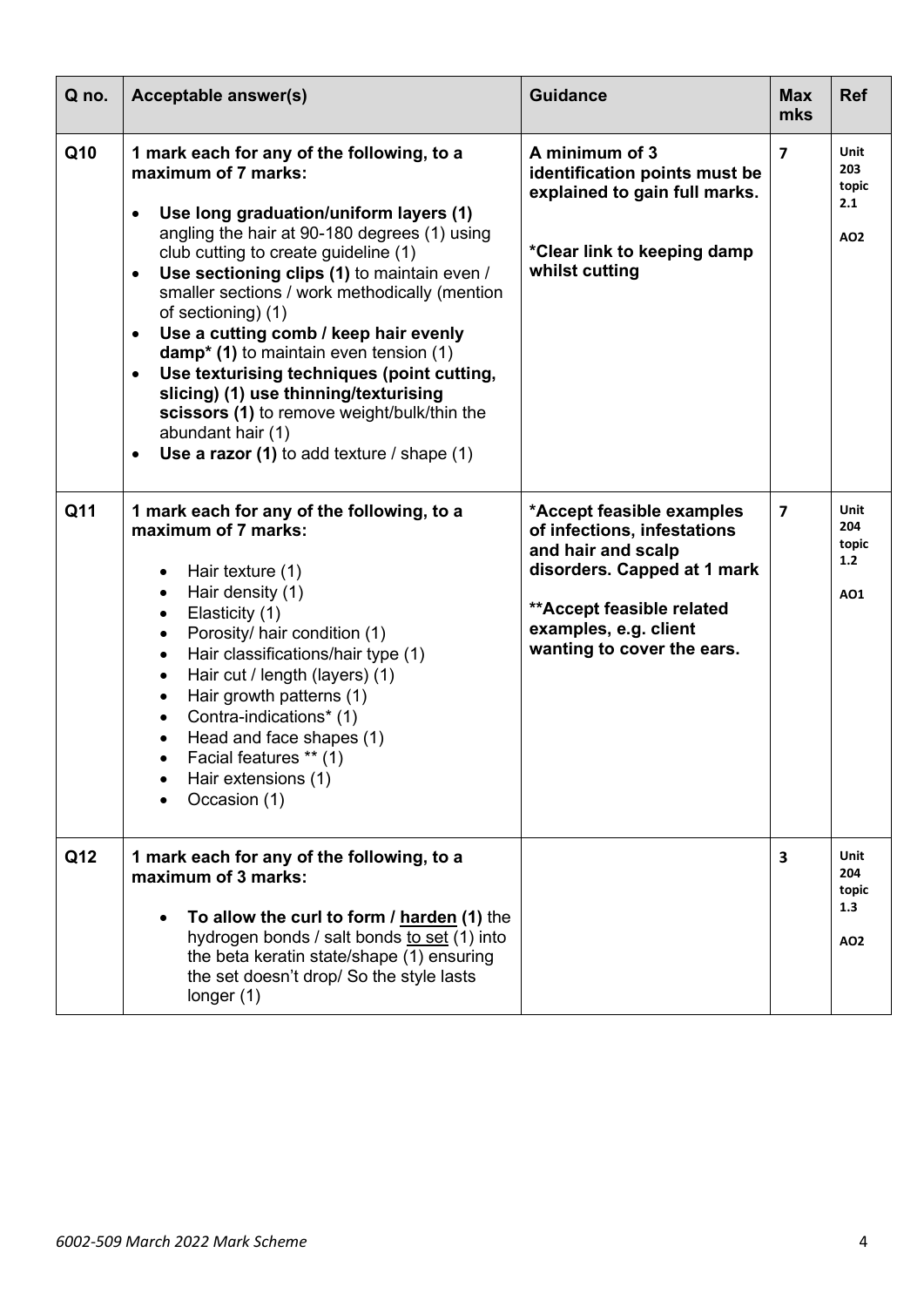| Q no. | Acceptable answer(s)                                                                                                                                                                                                                                                                                                                                                                                                                                                                                                                                                                                                                                                                                                                                                                                                                                                                                                                                                                                                                                                                   | <b>Guidance</b>                                                                                                                                                                                                                                                                                                                                                                                                                                                                                                                                                                                                                                                                                                                                                                                                                                                                                                      | <b>Max</b><br>mks | <b>Ref</b>                  |
|-------|----------------------------------------------------------------------------------------------------------------------------------------------------------------------------------------------------------------------------------------------------------------------------------------------------------------------------------------------------------------------------------------------------------------------------------------------------------------------------------------------------------------------------------------------------------------------------------------------------------------------------------------------------------------------------------------------------------------------------------------------------------------------------------------------------------------------------------------------------------------------------------------------------------------------------------------------------------------------------------------------------------------------------------------------------------------------------------------|----------------------------------------------------------------------------------------------------------------------------------------------------------------------------------------------------------------------------------------------------------------------------------------------------------------------------------------------------------------------------------------------------------------------------------------------------------------------------------------------------------------------------------------------------------------------------------------------------------------------------------------------------------------------------------------------------------------------------------------------------------------------------------------------------------------------------------------------------------------------------------------------------------------------|-------------------|-----------------------------|
| Q13   | Indicative content and banding used<br>Indicative content:<br>The candidate's discussion will include, but is<br>not limited to:<br>Difficulties/challenges that could be<br>encountered, suitability<br>Hair characteristics:<br>$\bullet$<br>Density- how to adapt for sparse hair<br>$\bullet$<br>Texture- how to adapt for fine or coarse<br>$\bullet$<br>hair<br>Elasticity- suitability, adapting tension<br>$\bullet$<br>applied, selection of techniques used<br>Porosity- suitability, selection of products,<br>$\bullet$<br>selection of techniques used<br>Hair growth patterns - cowslick, widows<br>$\bullet$<br>peak, nape whorl, double crown, how to<br>adapt for each these relating to cutting a<br>fringe<br>Suitability of face shapes/ head<br>$\bullet$<br>shape/facial features/ body shape<br>Hair classifications- suitability, adapting<br>$\bullet$<br>techniques, products, tools for type 1 hair<br>Contra-indications/adverse skin and scalp<br>$\bullet$<br>conditions/ Alopecia<br><b>Client requirements</b><br><b>Client lifestyle</b><br>$\bullet$ | Band 1 $(1 – 4$ marks)<br>A brief discussion that<br>shows little or no<br>acknowledgement for the<br>suitability and difficulties<br>that could be encountered<br>when offering services. The<br>response is brief,<br>underdeveloped, lacks<br>clarity and is not entirely<br>relevant and/or accurate.<br>The response demonstrates<br>basic understanding of<br>some of the techniques that<br>would be used to achieve<br>the client requirements.<br>Links between tools,<br>products and techniques for<br>the specific scenario are<br>weak or non-existent. The<br>overall analysis is simplistic<br>with little or no use of<br>examples to support any<br>points raised. Overall the<br>discussion lacks structure<br>and coherency.<br>To access the higher marks,<br>the response will be mainly<br>relevant and accurate. Some<br>relevant examples will have<br>been used to support the<br>scenario. | 12                | Integra<br>tion of<br>units |
|       | Tools and techniques - limitation and benefits<br>to selection, use and adaptation<br>Tools and equipment – scissors,<br>cutting comb, hand dryer, nozzle,<br>brushes, heated styling equipment.<br>Cutting techniques - club-cut,<br>freehand, texturising, thinning, scissor<br>over comb. Use of guidelines and<br>tension.<br>Drying techniques - blow-dry,<br>sectioning, use of angles to gain<br>volume/body on type 1 hair, direction<br>required to achieve the finished look.<br><b>Finishing techniques</b><br>Styling and finishing products required                                                                                                                                                                                                                                                                                                                                                                                                                                                                                                                      | Band $2(5-8$ marks)<br>A relevant discussion which<br>clearly shows some<br>consideration to the<br>suitability and challenges<br>that could be encountered<br>in achieving the desired<br>style. The response is<br>accurate and coherent in the<br>main. Displays reasonable<br>breadth and depth of<br>relevant knowledge across<br>the influencing factors,<br>techniques, tools and<br>products, angles used when<br>cutting and drying as<br>appropriate. Some areas<br>may be covered in more<br>detail than others. Within<br>this knowledge there is<br>some evidence of                                                                                                                                                                                                                                                                                                                                    |                   |                             |